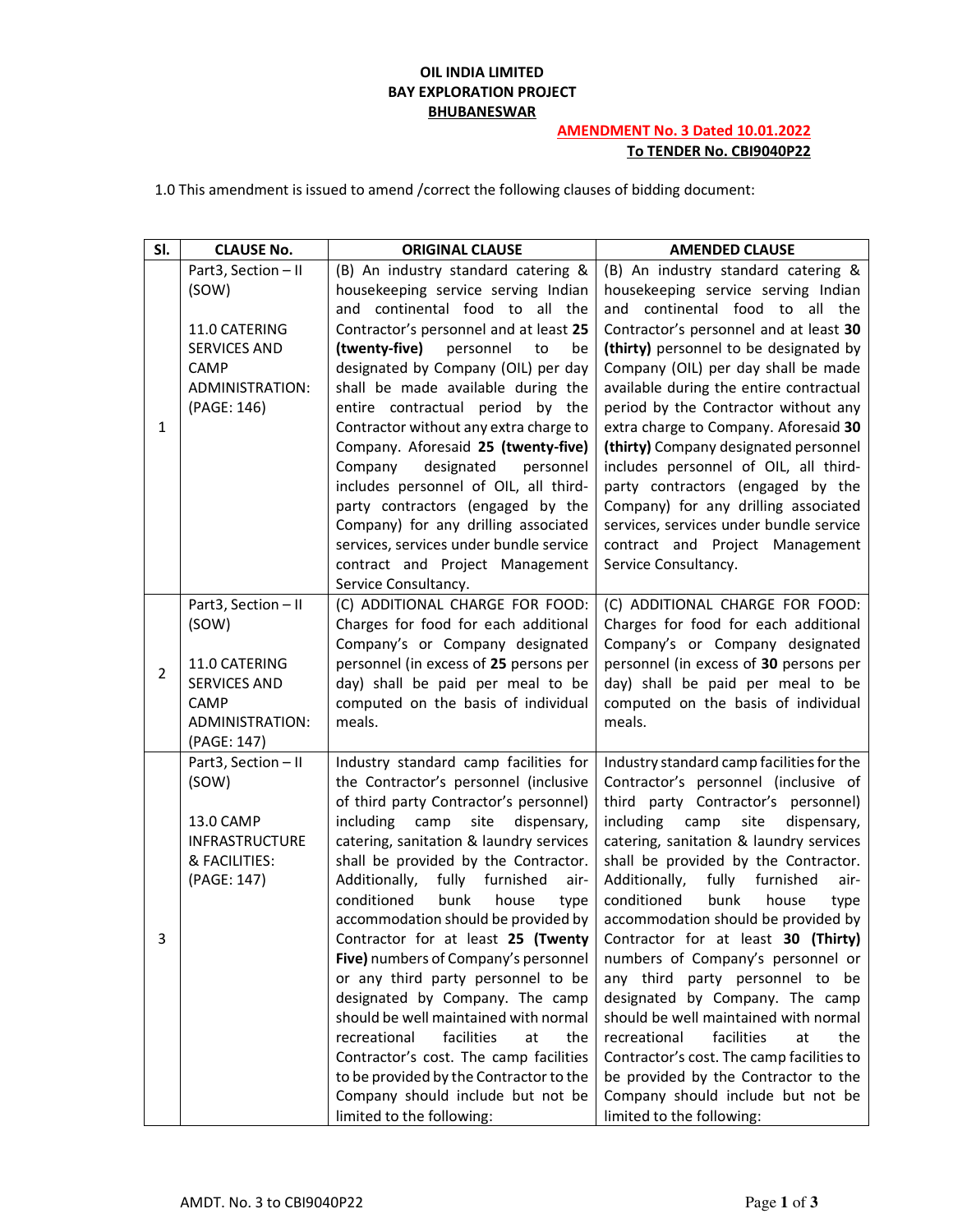|   |                         | (i)<br>3<br>(Three)<br>1-seater<br>unit              | (i)<br>(Four)<br>unit<br>4<br>1-seater                                       |
|---|-------------------------|------------------------------------------------------|------------------------------------------------------------------------------|
|   |                         | accommodations with attached bath                    | accommodations with attached bath                                            |
|   |                         | and toilet. The units should be                      | and toilet. The units should<br>be                                           |
|   |                         | equipped with refrigerators.                         | equipped with refrigerators.                                                 |
|   |                         | (Three)<br>(ii)<br>3<br>2-seater<br>unit             | (Three)<br>(ii)<br>3<br>2-seater<br>unit                                     |
|   |                         | accommodation with attached bath &<br>toilet.        | accommodation with attached bath &<br>toilet.                                |
|   |                         | (iii) 4 (Four) 4-seater accommodations               | (iii)<br>5<br>(Five)<br>4-seater                                             |
|   |                         | with attached bath & toilet.                         | accommodations with attached bath &                                          |
|   |                         |                                                      | toilet.                                                                      |
|   |                         | (iv) 1 (One) laundry unit with attendant<br>service. | (iv)<br>1 (One) laundry unit with<br>attendant service.                      |
|   |                         | (v) A separate dining hall for OIL/ OIL              | (v)<br>A separate dining hall for OIL/                                       |
|   |                         | designated officials to be provided.                 | OIL designated officials to be provided.                                     |
|   |                         | (vi) 1 (One) office cum living unit with             | 1 (One) office cum living unit<br>(vi)                                       |
|   |                         | attached bath & toilet for Installation              | with attached bath & toilet for                                              |
|   |                         | Manager / Company Representative at                  | Installation Manager at site. The unit                                       |
|   |                         | site. The unit should be equipped with               | should be equipped with refrigerator &                                       |
|   |                         | refrigerator & cupboard.                             | cupboard.                                                                    |
|   |                         | (vii) One office unit to be used by the              | (vii)<br>One office unit to be used by                                       |
|   |                         | company at well site, with facility for              | the company at well site, with facility                                      |
|   |                         | use by 4 nos. of OIL officials. The unit             | for use by 4 nos. of OIL officials. The                                      |
|   |                         | should be equipped with refrigerator,                | unit<br>should<br>be<br>equipped<br>with                                     |
|   |                         | computer, internet with email, printer,              | refrigerator, computer, internet with e-                                     |
|   |                         | scanner, fax<br>machine<br>&<br>other                | mail, printer, scanner, fax machine &                                        |
|   |                         | communication equipment. This unit                   | other communication equipment. This                                          |
|   |                         | should be attached with Tool Pushers                 | unit should be attached with Tool                                            |
|   |                         | office<br>and<br>should<br>have<br>inter-            | Pushers office and should have inter-                                        |
|   |                         | connection.                                          | connection.                                                                  |
|   |                         | (viii) One spacious air-conditioned                  | (viii)<br>One spacious air-conditioned                                       |
|   |                         | bunk house at well site having sitting               | bunk house at well site having sitting                                       |
|   |                         | facilities for at least 15 (Fifteen)                 | facilities for at least 15 (Fifteen)                                         |
|   |                         | persons<br>to<br>be<br>use<br>as                     | be<br>persons<br>to<br>use<br>as                                             |
|   |                         | conference/meeting room.                             | conference/meeting room.                                                     |
|   |                         | (ix) 1 (One) air-conditioned bunk house              | 1 (One) air-conditioned bunk<br>(ix)                                         |
|   |                         |                                                      | type first aid disbursement room at   house type first aid disbursement room |
|   |                         | well site to meet any emergency with                 | at well site to meet any emergency with                                      |
|   |                         | doctor and attendant.                                | doctor and attendant.                                                        |
|   |                         | (x) All bunk houses shall be air-                    |                                                                              |
|   |                         | conditioned and fully furnished.                     | All bunk houses shall be air-<br>(x)                                         |
|   |                         |                                                      | conditioned and fully furnished.                                             |
|   | Part3, Section - IV     | 11.1 Charges on per meal per day basis               | 11.1 Charges on per meal per day basis                                       |
|   | (SOR)                   | & accommodation will be payable only                 | & accommodation will be payable only                                         |
|   |                         | if strength of Company's/ Company's                  | if strength of Company's/ Company's                                          |
|   | 11.0 CHARGES FOR        | other contractor's personnel or any                  | other contractor's personnel or any                                          |
| 4 | <b>ADDITIONAL MEALS</b> | other Company designated personnel                   | other Company designated personnel                                           |
|   | &                       | taking<br>food<br>at<br>site<br>and/or               | taking<br>food<br>at<br>site<br>and/or                                       |
|   | ACCOMMODATION:          | accommodation exceeds twenty-five                    | accommodation exceeds thirty (30)                                            |
|   |                         | (25) persons on any given day during                 | persons on any given day during the                                          |
|   | (PAGE: 215)             | the contractual period.                              | contractual period.                                                          |
|   | Part3, Section - IV     | The Contractor will have to arrange                  | The Contractor will have to arrange                                          |
|   | (SOR)                   | catering services, sanitation, laundry               | catering services, sanitation, laundry                                       |
| 5 |                         | services & accommodation for their                   | services & accommodation for their                                           |
|   | 11.0 CHARGES FOR        | employees as well as for personnel of                | employees as well as for personnel of                                        |
|   | <b>ADDITIONAL MEALS</b> | the Company's and other contractors                  | the Company's and other contractors                                          |
|   |                         |                                                      |                                                                              |